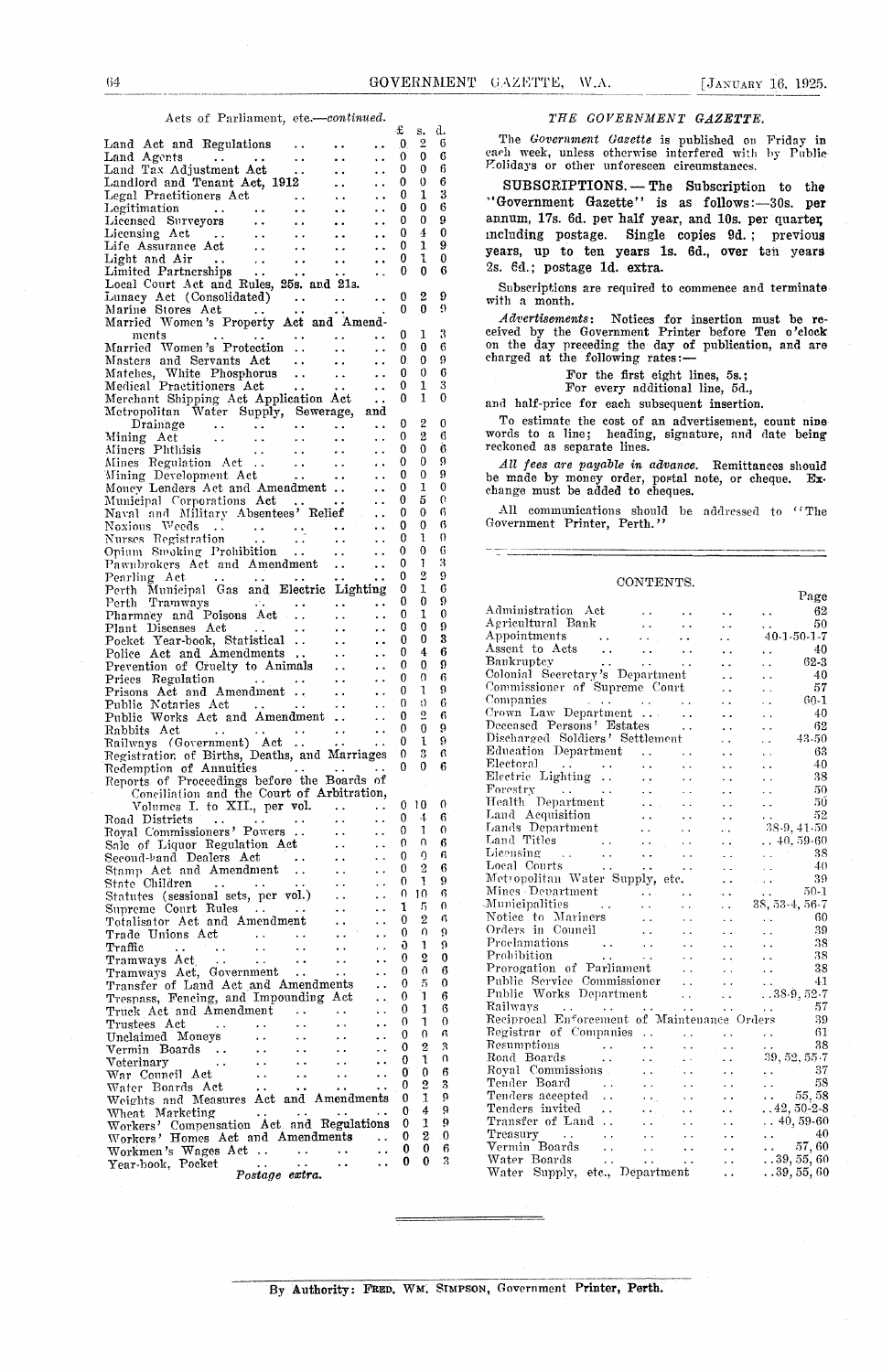

# Government Gazette

## PERTH, FRIDAY, 16 JANUARY 1925 No. 2

© STATE OF WESTERN AUSTRALIA

### **CONTENTS**

Administration Act Agricultural Bank Appointments Assent to Acts Bankruptcy Colonial Secretary's Department Commissioners of Supreme Court Companies Crown Law Department Deceased Persons' Estates Discharged Soldiers' Settlement Education Department Electoral Electric Lighting Forestry Health Department Land Acquisition Lands Department Land Titles Licensing Local Courts Metropolitan Water Supply, etc. Mines Department Municipalities Notice to Mariners Orders in Council Proclamations Prohibition Prorogation of Parliament Public Service Commissioner Public Works Department Railways Reciprocal Enforcement of Maintenance Orders Registrar of Companies Resumptions Road Boards Royal Commissions Tender Board Tenders accepted Tenders invited Transfer of Land